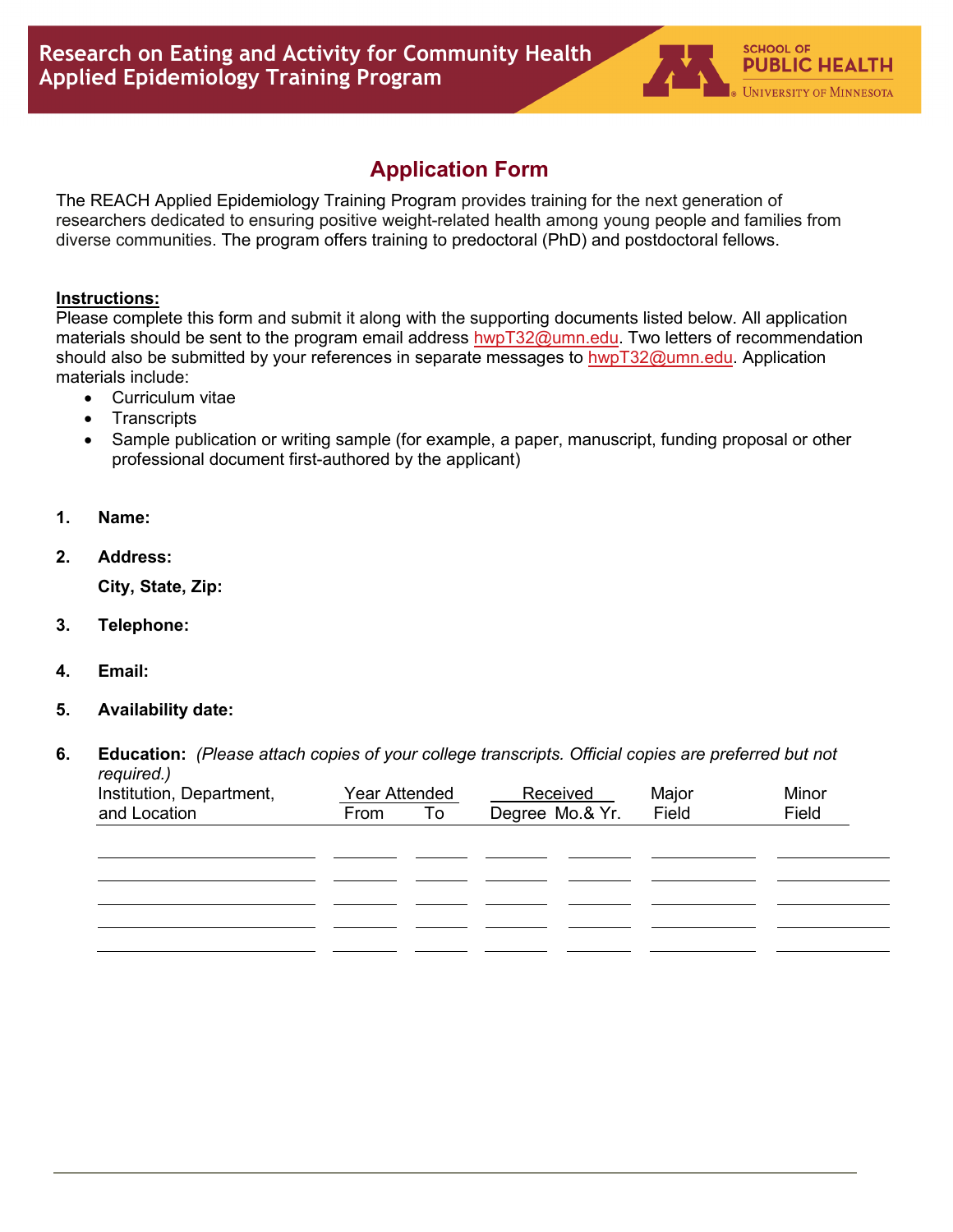## **7. Professional experience:** *(Please attach a copy of your curriculum vitae.)*

|                  | Job Title | <b>Brief Description</b> | Employer |  |
|------------------|-----------|--------------------------|----------|--|
| Dates<br>(MM/Yr) |           |                          |          |  |
|                  |           |                          |          |  |
|                  |           |                          |          |  |
|                  |           |                          |          |  |
|                  |           |                          |          |  |
|                  |           |                          |          |  |

- **8. Other relevant experience:**
- **9. Scholarly contributions:** *[Attach 1) list of publications and presentations; 2) publication/writing sample.]*
- **10. If you are applying for a Predoctoral Fellowship,** please indicate the status of your Graduate Program acceptance:
	- **1** Admitted or current student
	- **2** Admissible pending identification of advisor
	- **3** Unknown
- **11. If you are applying for a Postdoctoral Fellowship, please provide the following information:**
	- **a. Thesis research topic and/or other research topic (if relevant):**
	- **b. Research advisor:**
- **12. Briefly describe your research interests relating to the promotion of healthy eating and physical activity (250 words or less).**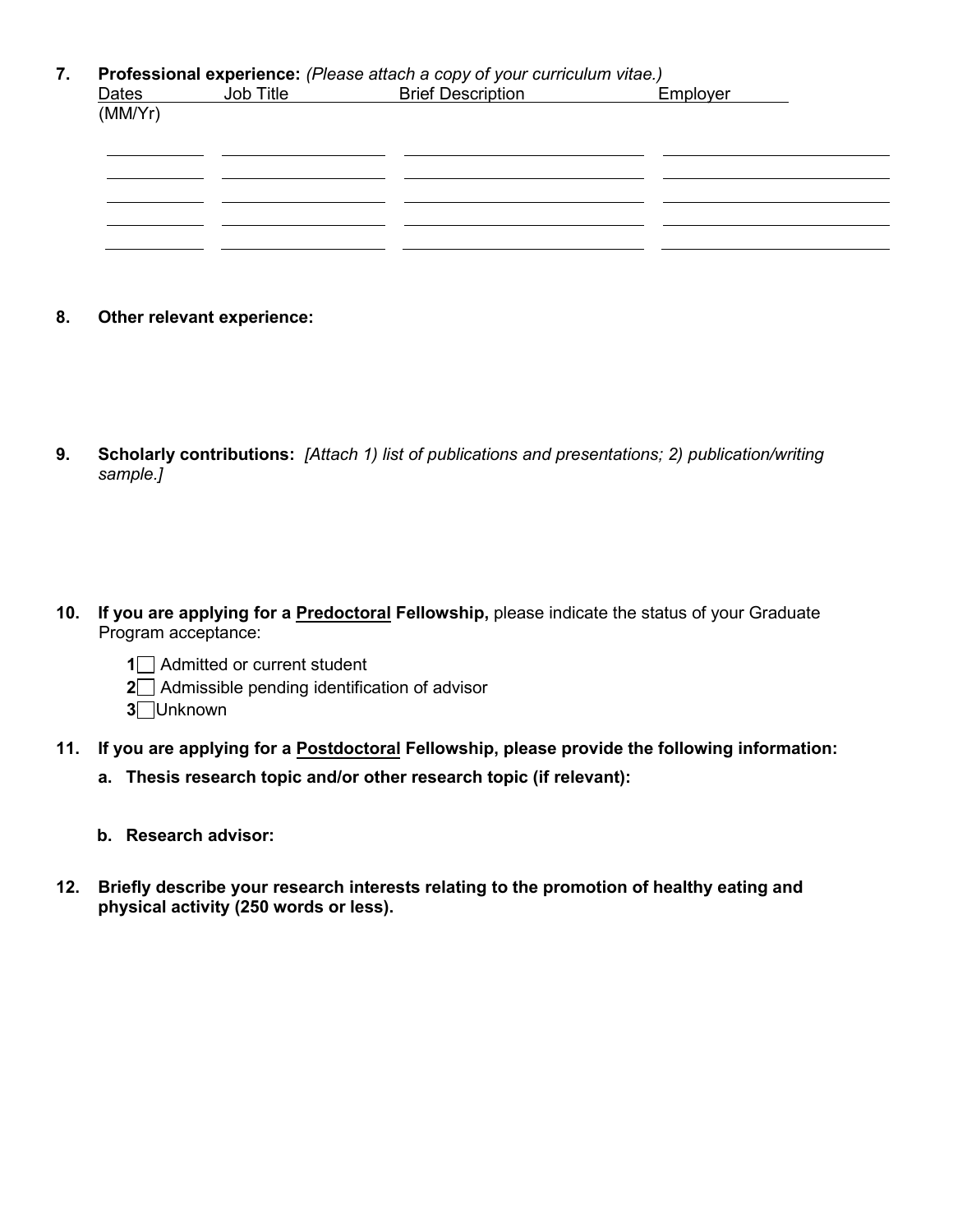**13. Briefly describe your research interests relating to youth and families from diverse communities (250 words or less).**

**14. Briefly describe your research career goals and how do you see this research training contributing to these goals (250 words or less).**

**15. We are interested in promoting a training atmosphere, institute, and society that is devoted to diversity, equity, inclusion, and anti-racism. Please share your thoughts on how you will contribute to the promotion of these principles (250 words or less).**

**16. Please list the names, title, and organization of those references you have requested:**

| Name | Title | Organization |
|------|-------|--------------|
|      |       |              |
|      |       |              |

- **17. Mentor Preferences:** *[Indicate your preference for primary and co-mentor(s). See the list of program faculty on the training program website (https://z.umn.edu/REACHT32). Final mentor selection will be made by the Program Director, but trainee preference will be taken into account.]*
	- **Primary Mentor from Program Faculty:**
	- **Co-Mentor from Program Faculty:**
	- **Co-Mentor from Program Faculty:**